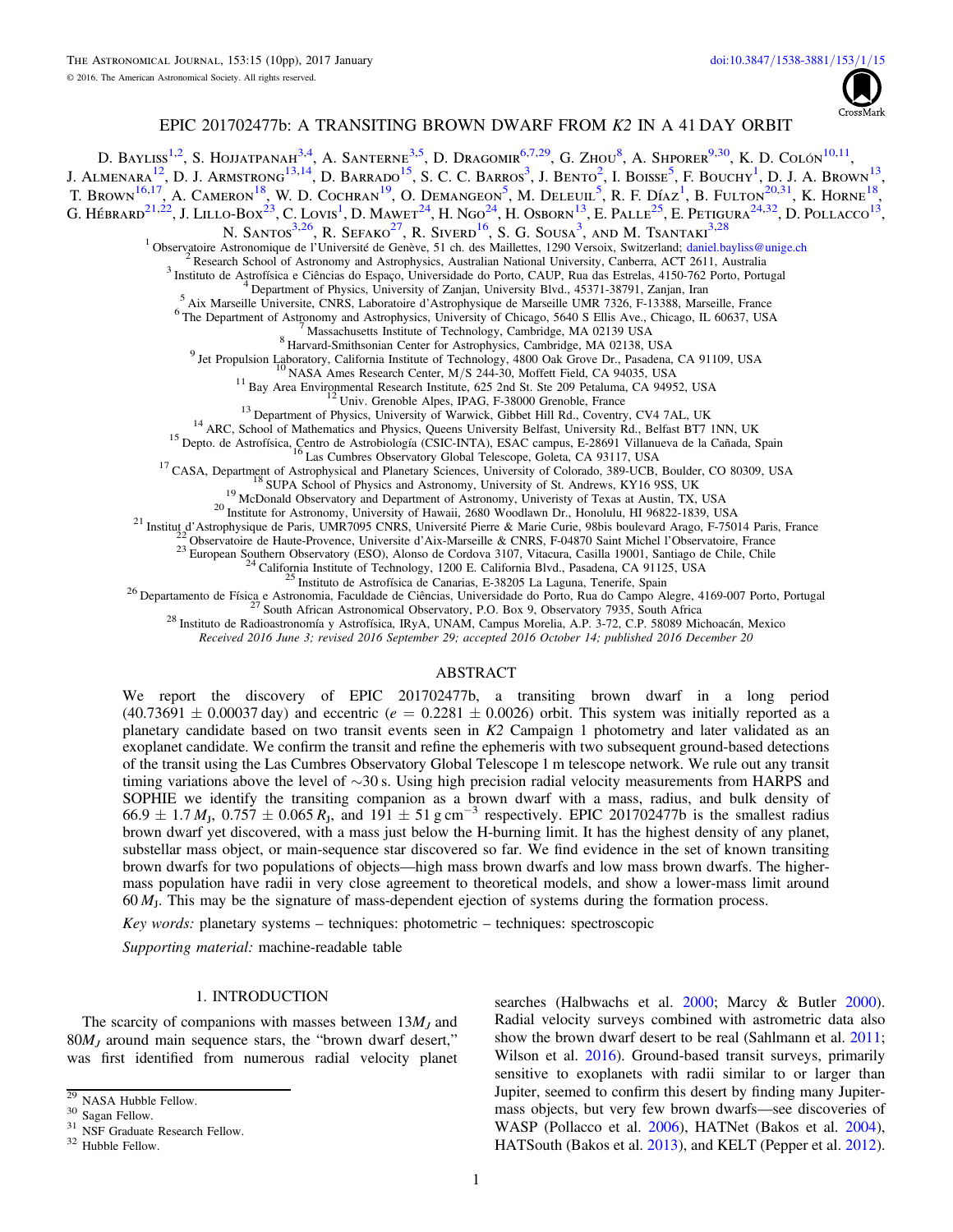In fact, of the 179 transiting planets discovered by these groups, only two, WASP-30b (Anderson et al. [2011](#page-9-8)) and KELT-1b (Siverd et al. [2012](#page-9-9)), have masses above  $13 M<sub>L</sub>$ . This is despite brown dwarfs having similar radii to hot Jupiters  $(\sim 1 R_{\rm I})$  and high mass objects being much easier to characterize with the routine radial velocity follow-up used by these projects. The space-based CoRoT mission (Rouan et al. [1999](#page-9-10)) discovered three transiting brown dwarfs: CoRoT-3b (Deleuil et al. [2008](#page-9-11)), CoRoT-15b (Bouchy et al. [2011b](#page-9-12)), and CoRoT-33b (Csizmadia et al. [2015](#page-9-13)). The Kepler mission uncovered another four transiting brown dwarfs: Kepler-39b (Bouchy et al. [2011a](#page-9-14)), KOI-205b (Díaz et al. [2013](#page-9-15)), KOI-415b (Moutou et al. [2013](#page-9-16)), and KOI-189b (Díaz et al. [2014b](#page-9-17)). Additionally KOI-554b and KOI-3728b have masses, measured via light curve modulations, just above  $80 M<sub>I</sub>$ , putting them very close to the brown dwarf regime (Lillo-Box et al. [2016](#page-9-18)). However the bulk of planet candidates discovered by the Kepler space mission (Borucki et al. [2010](#page-9-19)) have measured radii but not masses, so are not able to provide a constraint on the brown dwarf population due to the radius degeneracy between gas giants and brown dwarfs. The recent radial velocity study of Santerne et al.  $(2016)$  $(2016)$  $(2016)$  was able to measure the masses for a sample of large-radius Kepler candidates and found the occurrence rate of brown dwarfs with periods less than 400 days to be  $0.29 \pm 0.17\%$ . The extent of the brown dwarf desert was investigated in the study of Troup et al. ([2016](#page-9-21)), which found that the brown dwarf desert only existed for orbital separations  $< 0.1 - 0.2$  au, and that beyond this brown dwarf companions appeared as numerous as low mass stellar companions. The study of Troup et al. ([2016](#page-9-21)) probed a much wider range of spectral types and classes than typical RV or transit surveys, which may also be a factor in the high number of brown dwarf companions that they detected.

Brown dwarfs are thought to form via gravitational instability or molecular cloud fragmentation, whereas giant gas planets form via core accretion (Chabrier et al. [2014](#page-9-22)). However, it is possible that core accretion may produce supermassive planets in the  $20-40 M_J$  range (Mordasini et al. [2009](#page-9-23)), and gravitational instability may also form gas giant planets (Nayakshin  $&$  Fletcher [2015](#page-9-24)). Thus the line between gas giants and brown dwarfs is a blurred one. It is argued that the distinction between these objects should be linked with formation mechanisms (Chabrier et al. [2014](#page-9-22)), and these different formation scenarios are almost certainly responsible for the brown dwarf desert rather than some observational bias (Ma & Ge [2014](#page-9-25)).

In this paper we report the discovery of a new transiting brown dwarf, EPIC 201702477b ( $V = 14.57$ ), for which we can measure a precise mass and radius. In Section [2](#page-1-0) we outline the photometric data from the Kepler space telescope and the Las Cumbres Observatory Global Telescope (LCOGT) 1 m network. We also describe the spectroscopic observations used to measure the radial velocities of EPIC 201702477 and to spectroscopically characterize the host star. We describe the high angular resolution imaging we carried out to further rule out blend scenarios. In Section [3](#page-4-0) we carry out a joint analysis of the observational data in order to determine the physical and orbital characteristics of the transiting body. Finally, in Section [4](#page-5-0) we look at the implications of this discovery in terms of the known population of well characterized brown dwarfs, the mass–radius–age relationship for brown dwarfs,

<span id="page-1-0"></span>and the evidence for a lower mass edge to the population of high mass brown dwarfs.

#### 2. OBSERVATIONS

## 2.1. K2

The NASA Kepler telescope is a 0.95 m space-based Schmidt telescope with a  $105 \text{ deg}^2$  (Borucki et al. [2010](#page-9-19)) field of view (FOV). The original mission monitored a single field in the northern hemisphere, and was designed to determine the frequency of Earth-like planets in the galaxy. After four years of operations two of the spacecraft's reaction wheels failed, ending the original mission. However, the telescope was repurposed to monitor selected ecliptic fields, which optimizes the pointing stability, in a new mission called K2 (Howell et al. [2014](#page-9-26)).

K2 monitors pre-selected target stars in ecliptic fields for durations of approximately 80 days. While this duration is much shorter than the original Kepler mission, it is still a significant improvement over ground-based monitoring which must contend with interruptions from poor weather and the Earth's day-night cycle. The result of this is that  $K2$  is currently the premier facility for finding long period transiting planets, and EPIC 201702477b is an example of such a discovery.

EPIC 201702477 was monitored by K2 as part of Campaign 1 between 2014 May 30 and August 21. The star was included as part of program GO1059 (Galactic Archaeology), which aimed to monitor red giant stars and selected targets based purely on a 2MASS magnitude and color cut. The 2MASS color of EPIC 201702477 is  $J - K = 0.502$ , right at the edge of the color cut for the program ( $J - K > 0.5$ ). Given this and the magnitude of the target ( $V = 14.57$ ), it was not likely EPIC 201702477 would be a giant star, and indeed our spectroscopy shows the star is a Sun-like dwarf (see Section [2.3](#page-2-0)).

EPIC 201702477b was first identified as a transiting exoplanet candidate in Foreman-Mackey et al. ([2015](#page-9-27)), where a transit signal with a 40.7365 day periodicity was reported. The candidate was studied further by Montet et al. ([2015b](#page-9-28)) using existing Sloan Digital Sky Survey (SDSS) imaging, and they noted the presence of a neighbor at  $12''11$  with a  $\Delta r = 4.65 \pm 0.09$  mag. They concluded this neighbor was not sufficiently close to be responsible for the transit signal identified using a photometric aperture with a size of 10″. They also calculated the false positive probability (FPP) for EPIC 201702477b using the VESPA algorithm (Morton [2012](#page-9-29)) to be 0.145, and therefore deemed it to be an "exoplanet candidate" (defined as  $0.01 <$  FFP  $< 0.9$ ).

Due to its long orbital period there are only two transit events in the  $K2$  data, and at the  $K2$  30 minute cadence this equated to just 16 in-transit data points. Such poor sampling of the transit event, even given the exquisite precision of  $K2$ , meant that the transit parameters were rather poorly defined. In such circumstances, further ground-based photometry is very important in order to help fully characterize the system.

Of the 37 candidates presented by Foreman-Mackey et al. ([2015](#page-9-27)), EPIC 201702477 has the longest orbital period, with the exception of EPIC 201257461, which has been shown to be a false candidate (Montet et al. [2015b](#page-9-28)). The reported planet/ star radius ratio of EPIC 201702477b is  $R_P/R_{\text{star}} = 0.0808$ , indicating a gas giant exoplanet assuming a solar-type host.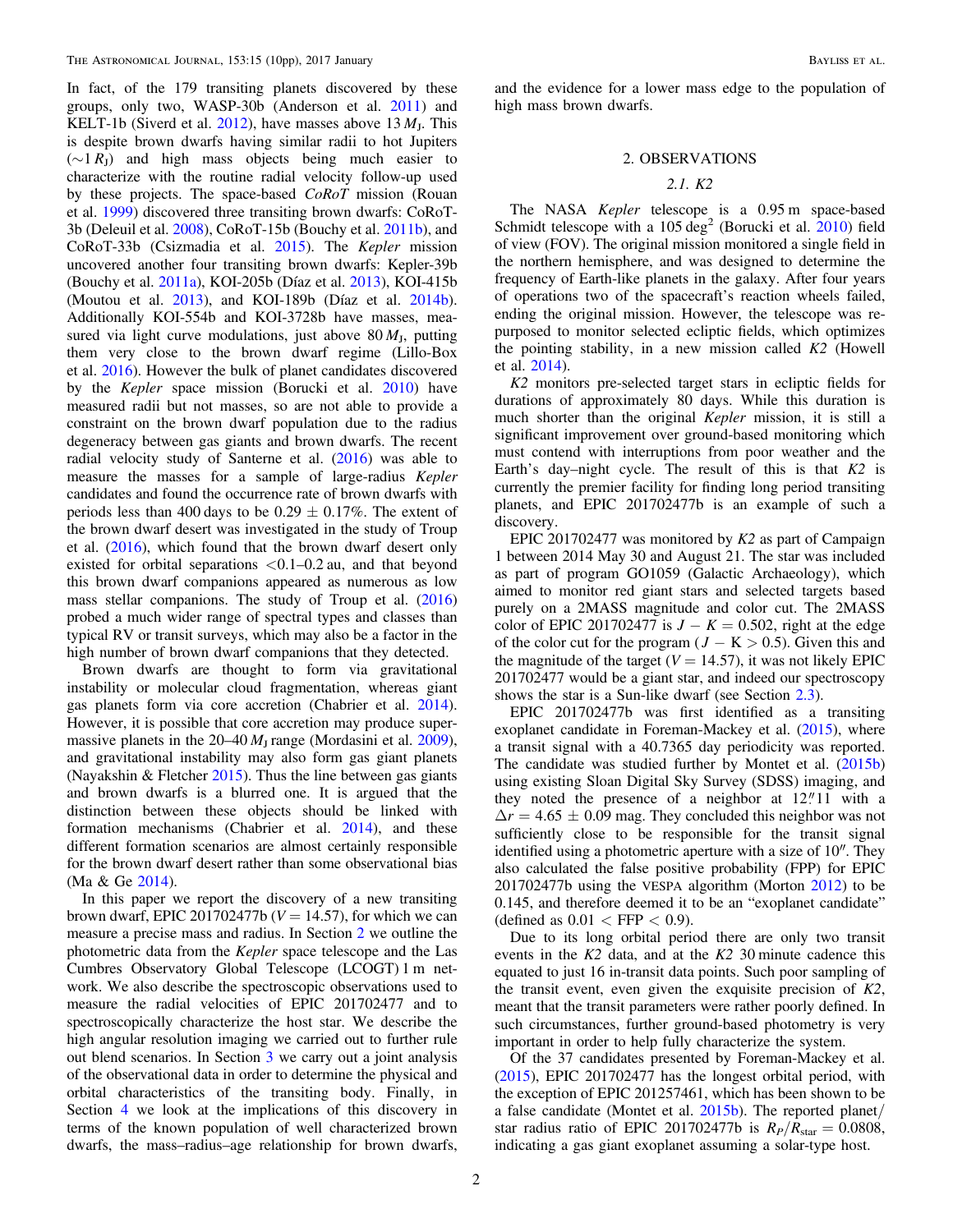<span id="page-2-2"></span>

Figure 1. Transit light curves for EPIC 201702477 phase-folded to the best fitting period of  $P = 40.73691 \pm 0.00037$  day. Black circles are the photometric data points, while the red line is the best-fit transit model. The first two light curves are the K2 data, comprising two transit events in the Kepler bandpass. The third light curve is the LCOGT 1 m+Sinistro r-band light curve from a single transit event observed from CTIO, Chile on 2015 March 15. The fourth light curve is the LCOGT 1 m+SBIG r-band light curve from a single transit event observed from SAAO, South Africa on 2015 April 28.

We downloaded the K2 pixel data for EPIC 201702477 from the Mikulski Archive for Space Telescopes (MAST)<sup>[33](#page-2-1)</sup> and used a modified version of the CoRoT imagette pipeline (Barros et al. [2015](#page-9-30)) to extract the light curve. We computed an optimal aperture based on signal-to-noise of each pixel. The background was estimated using the  $3\sigma$  clipped median of all the pixels in the image outside the optimal aperture and removed before aperture photometry was performed. We also calculated the centroid using the modified moment method by Stone ([1989](#page-9-31)). For EPIC 201702477 we found that a 14 pixel photometric aperture resulted in the best photometric precision.

The degraded pointing stability of the K2 mission results in flux variations correlated with the star's position on the CCD. To correct for this we used a self-flat-fielding procedure similar to Vanderburg & Johnson  $(2014)$  $(2014)$  $(2014)$  that assumes the movement of the satellite is mainly in one direction. A full description of the pipeline given in Barros et al.  $(2016)$  $(2016)$  $(2016)$ . The final light curve of EPIC 201702477 has mean out-of-transit rms of 293 ppm and the two transit events in the light curve are plotted in Figure [1.](#page-2-2)

### 2.2. LCOGT

The LCOGT is a network of fully automated telescopes (Brown et al. [2013](#page-9-34)). Currently there are 10 LCOGT 1 m telescopes operating as part of this network, eight of which are in the southern hemisphere: three at the Cerro Tololo Inter-American Observatory (CTIO) in Chile, three at the South African Astronomical Observatory (SAAO) in South Africa, and two at Siding Spring Observatory (SSO) in Australia. Each telescope is equipped with an imaging camera; either a "Sinistro" or an SBIG STX-16803. The Sinistro is LCOGT's custom built imaging camera that features a back-illuminated  $4 K \times 4 K$  Fairchild Imaging CCD with  $15 \mu m$  pixels (CCD486 BI). With a plate scale of  $0\frac{7}{387}$ /pixel, the Sinistro cameras deliver a FOV of  $26/6 \times 26/6$ , which is important for monitoring a sufficient number of reference stars for highprecision differential photometry. The cameras are read out by four amplifiers with  $1 \times 1$  binning, with a readout time of ≈45 s. The SBIG STX-16803 cameras are commercial CCD cameras which feature a frontside-illuminated  $4 K \times 4 K$  CCD with 9  $\mu$ m pixels—giving a field of view of 15.8 × 15.8.

These cameras are typically read out in  $2 \times 2$  binning mode, which results in a read-out time of 12 s.

The Transiting Exoplanet CHaracterisation (TECH)<sup>[34](#page-2-3)</sup> project uses the 1 m telescopes in the LCOGT network to photometrically characterize transiting planets and transiting planet candidates. A major focus of the TECH project is to characterize long period (>10 day) transiting planets or candidates which are difficult to monitor with single site or non-automated telescope systems. As such, EPIC 201702477 was selected as a good candidate for photometric monitoring, and was entered into the automated observing schedule in 2015 February.

The first transit event for EPIC 201702477b monitored by the TECH project was on 2015 March 15 from CTIO. We observed the target from 01:00 UT to 08:13 UT using a Sinistro in the r-band. The exposure times were 240 s, the observing conditions were photometric, and the airmass ranged from 2.3 to 1.2. We detected a full transit of EPIC 201702477b with a depth and duration consistent with that seen in the K2 data. The next transit event occurred 41 days later on 2015 April 28, and was observable from SAAO. EPIC 201702477 was monitored between 17:00 UT and 22:50 UT using an SBIG camera, again in the r-band. The exposure times were 180 s, the observing conditions were again photometric, and the airmass ranged from 1.8 to 1.2. These data show the first half of a transit event consistent with the previous events. The images for both observations were calibrated via the LCOGT pipeline (Brown et al. [2013](#page-9-34)) and aperture-photometry extracted in the standard manner as set out in Penev et al. ([2013](#page-9-35)). The photometric data are provided in Table [1](#page-3-0), and the phase-folded light curves are presented in Figure [1](#page-2-2).

## 2.3. Spectral Typing

<span id="page-2-3"></span><span id="page-2-0"></span>In order to determine the stellar parameters for EPIC 201702477, on 2015 March 2 we obtained a low-resolution  $(R = 3000)$  spectrophotometric observation with the Wide Field Spectrograph (WiFeS) on the Australian National University (ANU) 2.3 m telescope at SSO. The methodology for this spectral typing is fully set out in Bayliss et al. ([2013](#page-9-36)). A spectrum of  $R = \lambda/\Delta\lambda = 3000$  from 3500 to 6000 Å is flux calibrated according to Bessell ([1999](#page-9-37)) using spectrophotometric standard stars. We determine stellar properties,

<span id="page-2-1"></span> $\frac{33}{33}$  [archive.stsci.edu](http://archive.stsci.edu/k2/)/k2/  $\frac{34}{33}$  lcogt.net/science/exoplanets/[tech-project](http://lcogt.net/science/exoplanets/tech-project/)/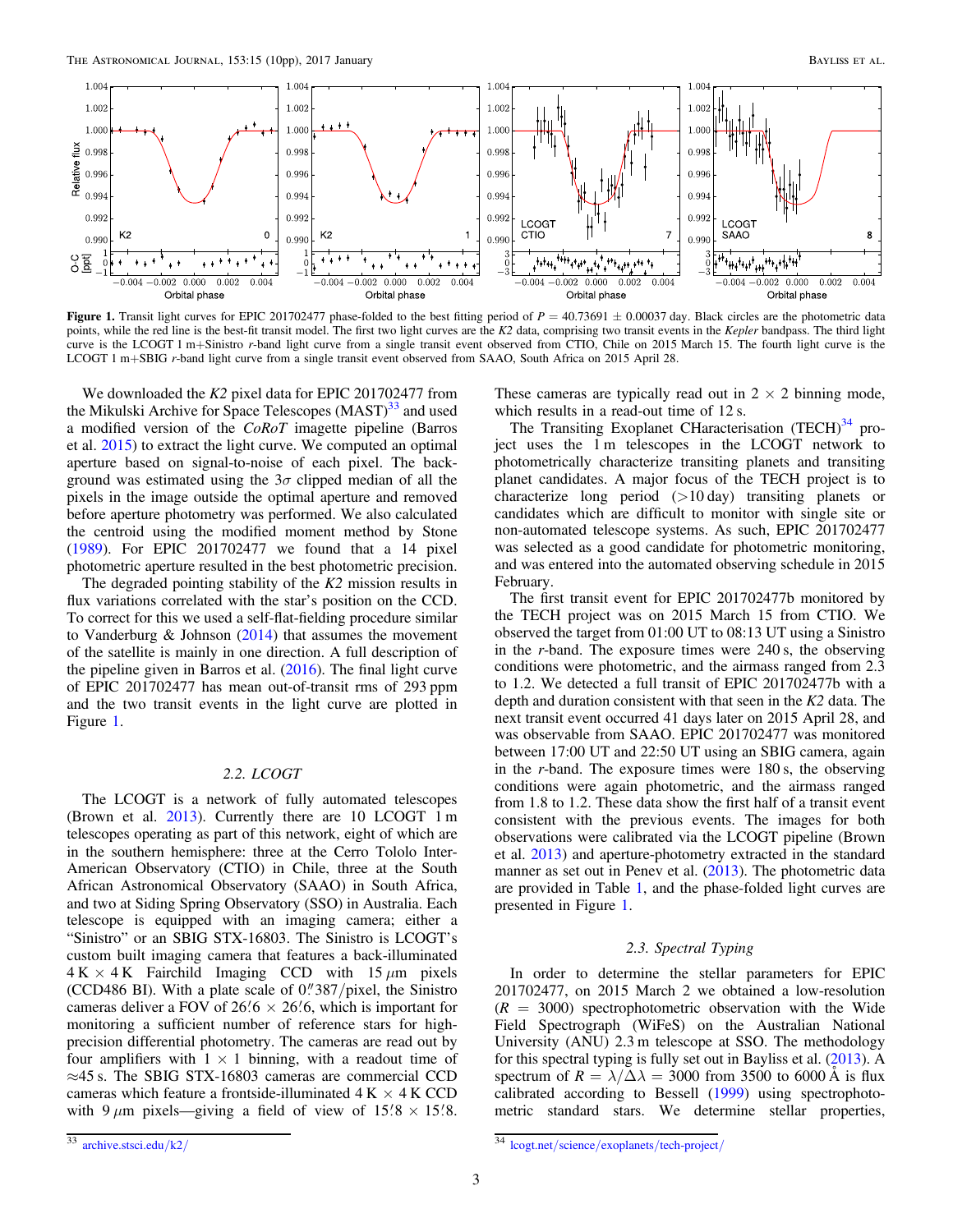<span id="page-3-0"></span>r-band Differential Photometry for EPIC 201702477 from LCOGT 1 m

| <b>BJD</b><br>$(2,400,000+)$ | Rel. Flux | Rel. Flux<br>Error | Site/Instrument |
|------------------------------|-----------|--------------------|-----------------|
| 57096.5492063002             | 1.0000    | 0.0018             | CTIO/Sinistro   |
| 57096.5525186099             | 1.0047    | 0.0018             | CTIO/Sinistro   |
| 57096.5558380098             | 1.0008    | 0.0018             | CTIO/Sinistro   |
| 57096.5591604202             | 1.0025    | 0.0018             | CTIO/Sinistro   |
| 57096.5624648202             | 1.0038    | 0.0017             | CTIO/Sinistro   |
| 57096.5657806299             | 1.0019    | 0.0017             | CTIO/Sinistro   |
| 57096.5690742298             | 1.0030    | 0.0017             | CTIO/Sinistro   |
| 57096.5723725399             | 1.0023    | 0.0017             | CTIO/Sinistro   |
| 57096.5756765502             | 1.0015    | 0.0017             | CTIO/Sinistro   |

(This table is available in its entirety in machine-readable form.)

particularly  $T_{\text{eff}}$  and  $\log g$ , via a grid search using the synthetic templates from the MARCS model atmospheres (Gustafsson et al. [2008](#page-9-38)). The results showed the star was a Sun-like dwarf star with  $T_{\text{eff}} = 5600 \pm 200 \text{ K}$  and  $\log g = 4.5 \pm 0.5 \text{ dex}$ . Thus the transit depth was confirmed to be consistent with a planetary-size body.

To better determine the stellar properties we obtained a spectrum of the star with Keck/HiReS (Vogt et al. [1994](#page-9-39)) on 2015 June 30. The instrument was configured to the standard setup for the California Planet Search (Howard et al. [2010](#page-9-40)). We collected a single 7 minutes exposure using the C2  $(14 \times 0.861)$  decker for a spectral resolution of  $R \sim 45,000$ and signal-to-noise ratio (S/N) of  $\sim$ 25 per pixel at 5500 Å. We used the software SPECMATCH (Petigura [2015](#page-9-41)) to determine the stellar properties. The resulting parameters are listed as initial spectroscopic information in Table [2.](#page-3-1) Following the methodology described in Sozzetti et al. ([2007](#page-9-42)) we used these initial spectral parameters from Keck as priors for the global fitting (see Section [3](#page-4-0)), determined a new log *g*, and then used this as a prior for a second iteration of SPECMATCH. The global fit was then run again with these updated parameters, and the final solution gave  $T_{\text{eff}} = 5517 \pm 70 \,\text{K}$  and  $\log g = 4.466 \pm 0.058$ for EPIC 201702477. The final set of stellar parameters is listed in Table [4.](#page-6-0)

## 2.4. Lucky and AO Imaging

We obtained a high-spatial resolution image with the instrument AstraLux (Hormuth et al. [2008](#page-9-43)), mounted on the 2.2 m telescope in Calar Alto Observatory (Almería, Spain), using the lucky imaging technique. The target was observed on 2015 November 18 under normal weather conditions. We obtained 60,000 frames with individual exposure times of 0.060 s, hence a total exposure time of 1 hour, in the SDSS  $i$ band. The images were reduced using the observatory pipeline, which applies bias and flat-field correction to the individual frames and selects the best images in terms of Strehl ratio (Strehl [1902](#page-9-44)). The best 10% of the images are then aligned and stacked to compose the final image. The sensitivity limits are calculated following the process explained in Lillo-Box et al. ([2014](#page-9-45)) and are presented in Figure [2.](#page-3-2)

We observed EPIC 201702477 on 2015 December 27 using NIRC2 NGS-AO (PI: Keith Matthews) on Keck II. We used the Ks band and the narrow camera setting. We took a total of four images, each with 60 s of total integration time. We

Table 2 Summary of Stellar Properties for EPIC 201702477

<span id="page-3-1"></span>

| Parameter                                    | Value                |              |  |  |
|----------------------------------------------|----------------------|--------------|--|--|
| <b>Identification</b>                        |                      |              |  |  |
| $R.A.$ (deg.)                                | 175.2407940          | $K2$ EPIC    |  |  |
| Decl. $(\text{deg.})$                        | $+3.6815840$         | $K2$ EPIC    |  |  |
| 2MASS ID.                                    | $11405777 + 0340535$ | 2MASS PSC    |  |  |
| Photometric Information                      |                      |              |  |  |
| <i>Kepler</i> (mag)                          | 14.430               | $K2$ EPIC    |  |  |
| $u$ (mag)                                    | $16.312 \pm 0.005$   | SDSS DR12    |  |  |
| $g$ (mag)                                    | $14.871 + 0.003$     | SDSS DR12    |  |  |
| $r$ (mag)                                    | $14.354 \pm 0.003$   | SDSS DR12    |  |  |
| $i \text{ (mag)}$                            | $14.189 \pm 0.003$   | SDSS DR12    |  |  |
| $z \text{ (mag)}$                            | $14.137 \pm 0.004$   | SDSS DR12    |  |  |
| $J$ (mag)                                    | $13.268 \pm 0.027$   | 2MASS PSC    |  |  |
| $H$ (mag)                                    | $12.881 \pm 0.028$   | 2MASS PSC    |  |  |
| $K \text{ (mag)}$                            | $12.766 \pm 0.033$   | 2MASS PSC    |  |  |
| Space Motion                                 |                      |              |  |  |
| $pm R.A.$ (mas $yr^{-1}$ )                   | $-10.0 \pm 3.6$      | PPMXL        |  |  |
| $pmDec$ (mas $yr^{-1}$ )                     | $-9.8 \pm 3.6$       | PPMXL        |  |  |
| mean $\gamma_{\rm RV}$ (km s <sup>-1</sup> ) | 34.0                 | <b>HARPS</b> |  |  |
| Initial Spectroscopic Information            |                      |              |  |  |
| $T_{\rm eff}$ (K)                            | $5492 \pm 60$        | Keck         |  |  |
| $\log g$                                     | $4.12 \pm 0.07$      | Keck         |  |  |
| [Fe/H]                                       | $-0.20 \pm 0.04$     | Keck         |  |  |
| $v \sin i$ (km s <sup>-1</sup> )             | $\leq$ 2             | Keck         |  |  |

<span id="page-3-2"></span>

Figure 2. 5-sigma contrast curves for EPIC 201702477 from imaging observations. Blue solid line: Keck/NIRC2 K-band imaging. Red dashed line: Astralux lucky imaging.

calibrated the images with a flat field, dark frames, and removed image artifacts from dead and hot pixels. We then created a single median-stacked image. We do not see any stellar companions in this image, and compute the contrast curve from the median stacked image. For every point in the image, we compute the total flux from pixels within a box with side length equal to the full width at half maximum (FWHM) of the target star's point-spread function (PSF). We then divide the image into a series of annuli with width equal to twice the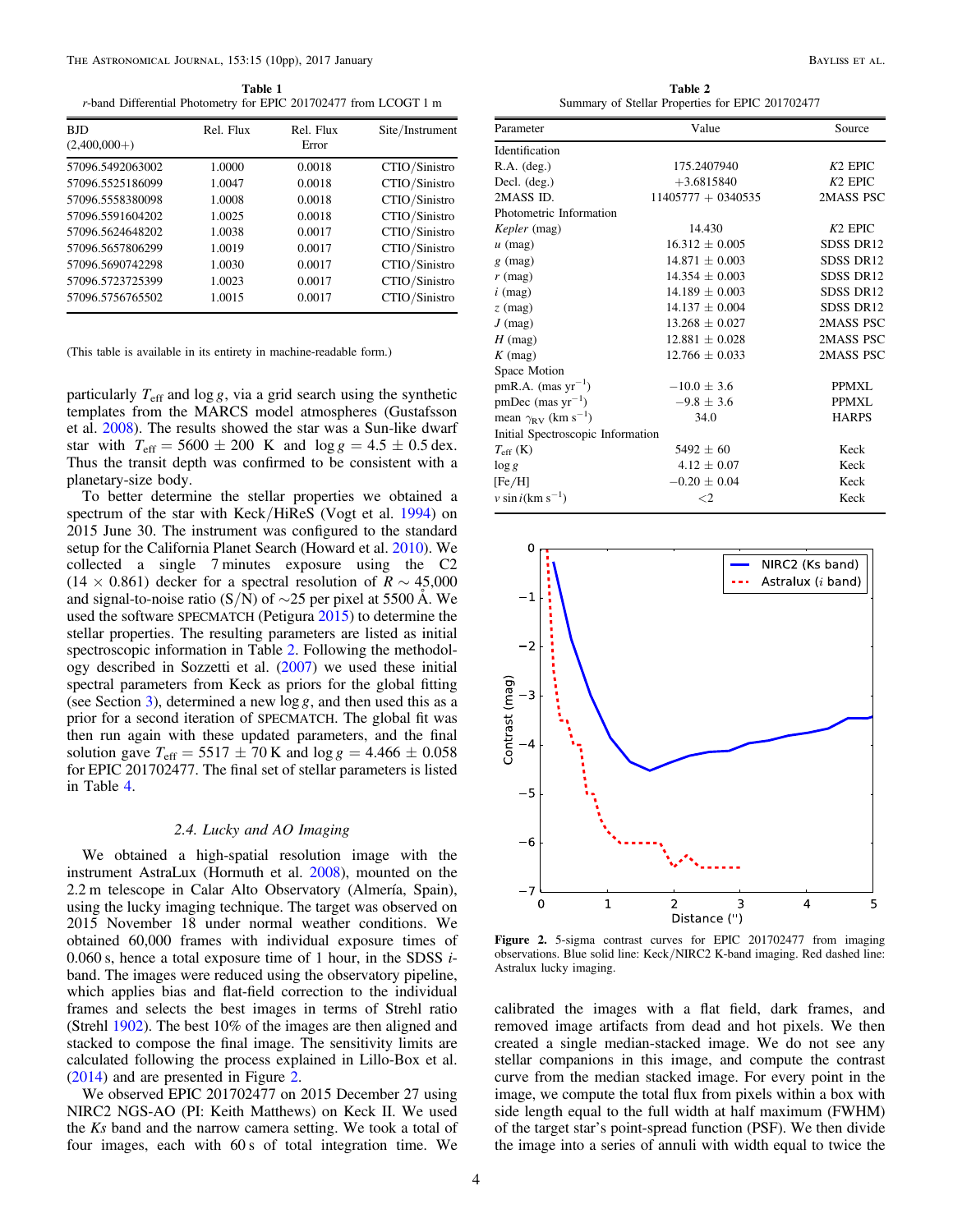Table 3 SOPHIE and HARPS RVs of EPIC 201702477

<span id="page-4-1"></span>

| <b>BJD</b><br>$(2,400,000+)$ | <b>RV</b><br>$(km s^{-1})$ | $\sigma_{\rm RV}$<br>$(km s^{-1})$ | $V_{\rm span}$<br>$(km s^{-1})$ | $\sigma_{V\, \text{span}}$<br>$(km s^{-1})$ | <b>FWHM</b><br>$(km s^{-1})$ | $\sigma_{FWHM}$<br>$(km s^{-1})$ | Texp<br>(s) | S/N  | Instrument    |
|------------------------------|----------------------------|------------------------------------|---------------------------------|---------------------------------------------|------------------------------|----------------------------------|-------------|------|---------------|
| 57363.71073                  | 37.566                     | 0.025                              | $-0.066$                        | 0.045                                       | 9.595                        | 0.062                            | 3600        | 21.7 | <b>SOPHIE</b> |
| 57399.62998                  | 35.780                     | 0.046                              | 0.103                           | 0.082                                       | 9.614                        | 0.114                            | 3600        | 13.7 | <b>SOPHIE</b> |
| 57436.62181                  | 33.236                     | 0.031                              | 0.129                           | 0.055                                       | 9.251                        | 0.076                            | 1800        | 8.2  | <b>SOPHIE</b> |
| 57397.85193                  | 34.765                     | 0.011                              | $-0.031$                        | 0.016                                       | 6.744                        | 0.022                            | 3600        | 12.0 | <b>HARPS</b>  |
| 57401.81118                  | 36.943                     | 0.007                              | 0.002                           | 0.010                                       | 6.709                        | 0.013                            | 3600        | 17.5 | <b>HARPS</b>  |
| 57404.83131                  | 37.670                     | 0.050                              | 0.033                           | 0.075                                       | 7.004                        | 0.100                            | 900         | 3.0  | <b>HARPS</b>  |
| 57407.80298                  | 38.103                     | 0.041                              | $-0.117$                        | 0.061                                       | 6.802                        | 0.082                            | 1500        | 5.5  | <b>HARPS</b>  |
| 57410.77375                  | 37.918                     | 0.056                              | $-0.091$                        | 0.084                                       | 6.311                        | 0.111                            | 900         | 2.9  | <b>HARPS</b>  |
| 57417.80853                  | 36.254                     | 0.041                              | 0.108                           | 0.061                                       | 6.574                        | 0.081                            | 900         | 3.9  | <b>HARPS</b>  |
| 57424.79651                  | 32.335                     | 0.039                              | $-0.080$                        | 0.058                                       | 6.912                        | 0.078                            | 900         | 4.2  | <b>HARPS</b>  |
| 57427.78748                  | 30.393                     | 0.033                              | 0.000                           | 0.050                                       | 6.827                        | 0.067                            | 900         | 4.8  | <b>HARPS</b>  |
| 57429.80114                  | 29.672                     | 0.053                              | 0.079                           | 0.079                                       | 6.797                        | 0.106                            | 900         | 3.1  | <b>HARPS</b>  |
| 57433.79557                  | 30.881                     | 0.045                              | 0.005                           | 0.067                                       | 6.803                        | 0.090                            | 900         | 3.8  | <b>HARPS</b>  |

Note.  $S/N$  is given per pixel at 550 nm.

FWHM. For each annulus, we determine the  $1\sigma$  contrast limit to be the standard deviation of the total flux values for boxes inside that annulus. To convert from flux limits to flux ratios and differential magnitudes, we divide the computed standard deviation by the total flux of a similar box centered on the target star. Figure [2](#page-3-2) shows the  $5\sigma$  average contrast curve.

The clear conclusion from both the lucky imaging and the AO imaging is that the target appears to be an isolated star to within the limits presented in our contrast curves, and this indicates the transit is occurring on the target star rather than a nearby blended neighbor.

## 2.5. Radial Velocities

We performed radial velocity follow-up observations of EPIC 201702477 with the SOPHIE (Bouchy et al. [2009a](#page-9-46)) and HARPS (Mayor et al. [2003](#page-9-47)) spectrographs. Both instruments are high-resolution ( $R \approx 40,000$  and 110,000 for SOPHIE and HARPS, respectively), fiber-fed, and environmentally controlled echelle spectrographs covering visible wavelengths. We obtained three spectra with SOPHIE (OHP programme ID: 15B.PNP.HEBR) from 2015 June 12 to 2016 February 17 with exposure times of 1800 and 3600 s, reaching an S/N between 8 and 22 per pixel at 5500 Å. We obtained 10 other spectra with HARPS (ESO programme ID: 096.C-0657) from 2016 January 10 to February 15 with exposure times between 900 and 3600 s, corresponding to an S/N between 3 and 17 per pixel at 5500 Å.

All spectra were reduced with the online pipeline available at the telescopes. The spectra were then cross-correlated with a template mask that corresponds to a G2V star (Baranne et al. [1996](#page-9-48)). This template was chosen to be close in spectral type to the host star. Radial velocities, bisector span, and FWHM were measured on the cross-correlation function and their associated uncertainties were estimated following the methods described in Bouchy et al. ([2001](#page-9-49)), Boisse et al. ([2010](#page-9-50)), and Santerne et al. ([2015](#page-9-51)). SOPHIE radial velocities were corrected for chargetransfer inefficiency (Bouchy et al. [2009b](#page-9-52)) using the equation provided in Santerne et al. ([2012](#page-9-53)). The derived radial velocities are reported in Table [3](#page-4-1) and plotted in Figure [3.](#page-5-1)

Our radial velocity measurements show a large amplitude  $(K = 4.252 \pm 0.028 \text{ km s}^{-1})$  variation in-phase with the photometric ephemeris and indicative of a brown dwarf mass

<span id="page-4-0"></span>companion in an elliptical orbit. We use these radial velocity data to determine the planetary parameters in Section [3.](#page-4-0)

## 3. ANALYSIS

### 3.1. Joint Analysis

<span id="page-4-2"></span>We analyzed the radial velocity and photometric data of EPIC 201702477 with the Markov chain Monte Carlo (MCMC) algorithm of the PASTIS software, which is fully described in Díaz et al.  $(2014a)$  $(2014a)$  $(2014a)$ . We modeled the radial velocities with a Keplerian orbit and the photometric data with the JKTEBOP package (Southworth [2011](#page-9-55)) and references therein. We chose as a prior for the stellar parameters the values derived from the Keck spectroscopy (Section [2.3](#page-2-0)). We used the Dartmouth stellar evolution tracks of Dotter et al. ([2008](#page-9-56)) to derive the stellar fundamental parameters (mass, radius, age) in the MCMC, in particular the stellar density which was used to constrain the transit parameters given the eccentricity constrained by the radial velocities, as in Santerne et al. ([2014](#page-9-57)). We ignored pre-main sequence solutions as there is no evidence that this is a young star and the pre-main sequence stage is extremely short in duration. We assumed uninformative priors for the parameters, except for the orbital ephemeris for which we used the ones provided by Montet et al. ([2015b](#page-9-28)), the spectroscopic parameters that we took from our spectral analysis, and the orbital eccentricity for which we choose a Beta distribution as recommended by Kipping ([2013](#page-9-58)). For the transit modeling, we used a quadratic law with coefficients taken from the interpolated table of Claret & Bloemen ([2011](#page-9-59)) for both the Kepler and r bandpasses and changed them at each step of the MCMC.

We ran 20 chains of  $3 \times 10^5$  iterations each, with starting points randomly drawn from the joint prior. We rejected nonconverged chains based on the Kolmogorov–Smirnov test (Díaz et al.  $2014a$ ). We then removed the burn-in of each chain before thinning and merging them. We ended with more than 3000 independent samples of the posterior distribution that we used to derive the value and 68.3% uncertainty of each parameter that we report in Table [4.](#page-6-0)

We also modeled the system independently (but with the same datasets) using the EXOFAST software (Eastman et al. [2013](#page-9-60)). We find parameters and uncertainties in close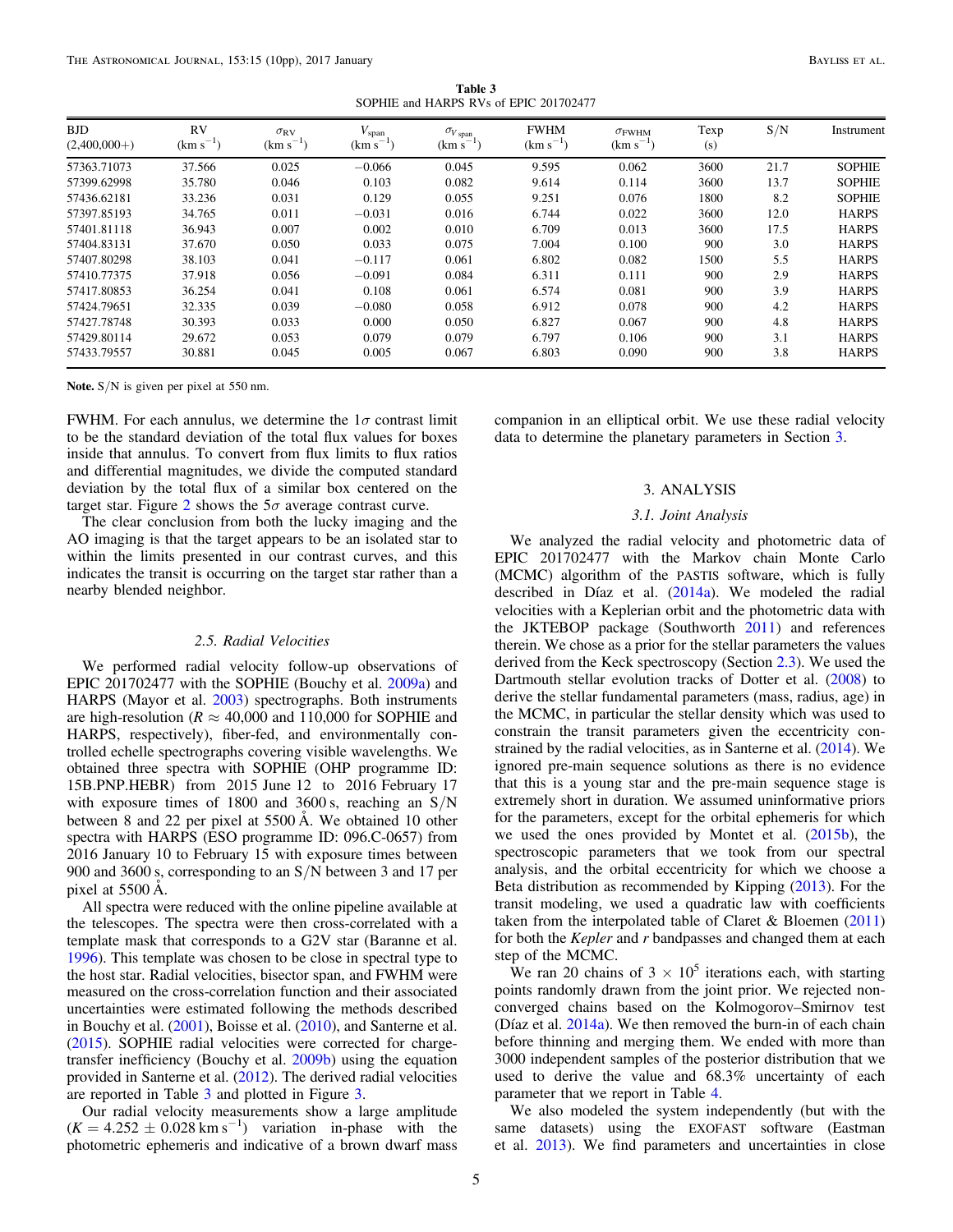<span id="page-5-1"></span>

Figure 3. Top: radial velocity measurements for EPIC 201702477 from the HARPS (solid squares) and SOPHIE (empty circles) spectrographs plotted against time. The black line shows the best fit global model (see Section [3.1](#page-4-2)). The lower inset panel shows O–C residuals from this best fit model. Bottom: same as above, but phase-folded to the best-fit period of  $P = 40.73691 \pm 0.00037$  day.

agreement with those that were derived using PASTIS, and therefore we only report the PASTIS results.

### 3.2. TTV Analysis

In order to test for transit timing variations (TTVs), we perform an independent fit of the K2 and LCOGT transit light curves. We fit for independent centroids  $T_0$  for each transit, while forcing the transits to share the geometric parameters  $a/R<sub>\star</sub>$ ,  $R_{\rm BD}/R_{\star}$ , and *i*. Since ground-based photometry suffers from instrumental systematics that can bias the centroid measurements, we simultaneously detrend the LCOGT light curves against a linear combination of the terms describing the time, X, Y pixel drift, airmass trend, sky background flux, and target star FWHM variations. No significant TTVs were detected at the 30 s level. The high cadence LCOGT light curves offer similar timing precisions as the long cadence  $K2$ observations, and demonstrate the power of follow-up observations for long period candidates from K2. The variations in the transit centroid times are shown in Figure [4](#page-6-1) and listed in Table [5.](#page-6-2)

#### 3.3. Out-of-transit Light Curve Analysis

We can place an upper limit on the companion's luminosity based on the secondary eclipse measurements. We checked for the presence of a secondary eclipse in the  $K2$  light curves; the phase of the eclipse is constrained by a Gaussian prior on the e and  $\omega$  orbital parameters, determined from the RV observations and presented in Table [4](#page-6-0). No secondary eclipse is detected at a  $2\sigma$  upper limit of 1.96 mmag, equating to a maximum blackbody temperature for the brown dwarf of  $T_{\text{eff}} < 3950 \text{ K}$ .

## 4. DISCUSSION

<span id="page-5-0"></span>With a period just over 40 days, EPIC 201702477b is the second longest period transiting brown dwarf discovered to date. The discovery of long-period transiting systems from the K2 data is encouraging, as such systems are extremely difficult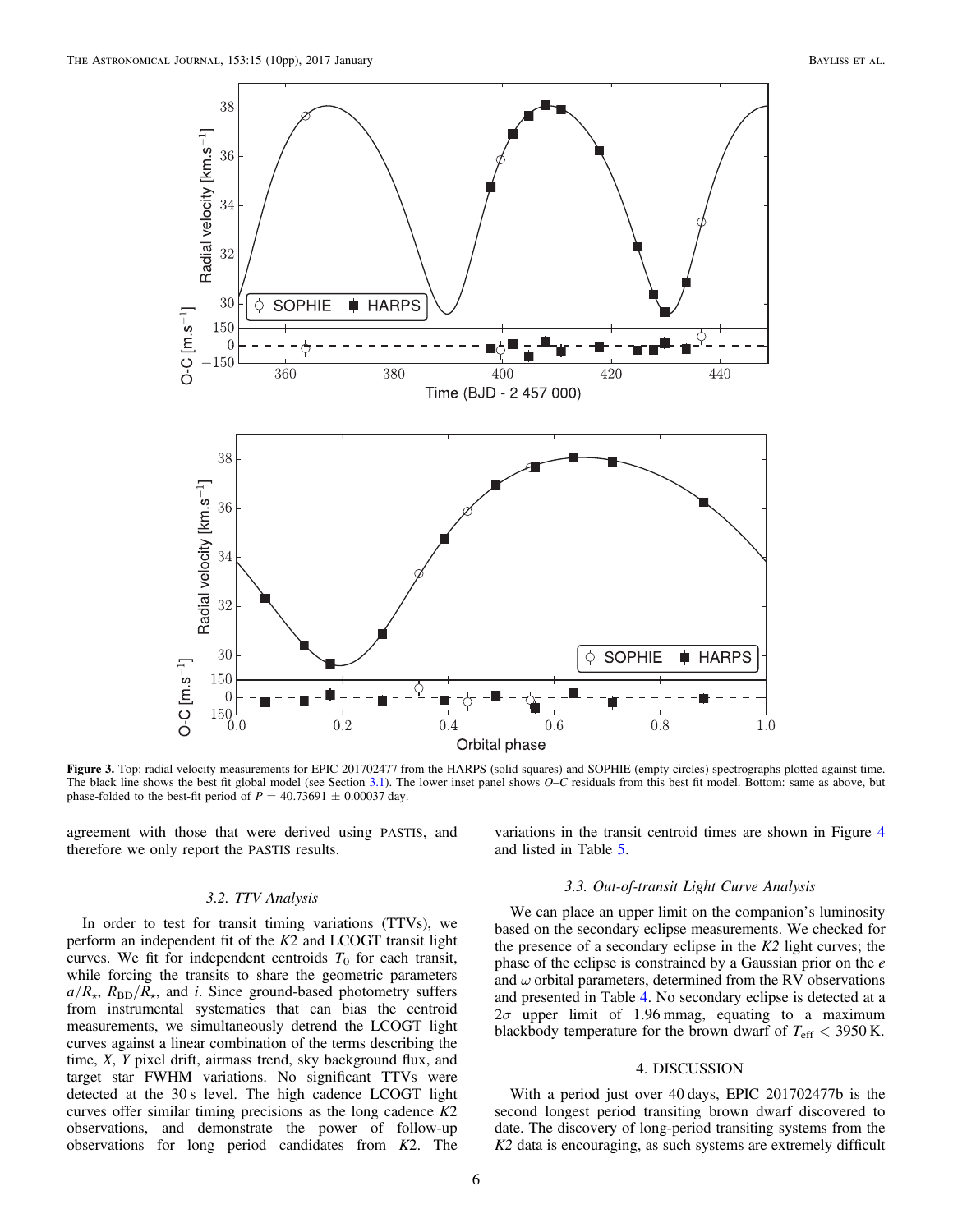<span id="page-6-0"></span>

|  |  |  | Table 4 |  |                                                              |  |
|--|--|--|---------|--|--------------------------------------------------------------|--|
|  |  |  |         |  | Parameters from the Global Fit for the EPIC 201702477 System |  |

| Parameter                                     | Value                                |
|-----------------------------------------------|--------------------------------------|
| <b>Brown Dwarf</b>                            |                                      |
| $P$ (days)                                    | $40.73691 \pm 0.00037$               |
| $T_0$ (BJD)                                   | $2456811.5462 \pm 0.0011$            |
| $T_{14}$ (hr)                                 | $4.04 \pm 0.13$                      |
| $a/R_{\star}$                                 | $54.0 \pm 3.4$                       |
| $R_{\rm BD}/R_{\star}$                        | $0.0862 \pm 0.0024$                  |
| h                                             | $0.851 \pm 0.023$                    |
| b <sub>sec</sub>                              | $0.752 \pm 0.023$                    |
| $i$ (degrees)                                 | $89.105 \pm 0.082$                   |
| e                                             | $0.2281 \pm 0.0026$                  |
| $\omega$ (degrees)                            | $195.9 \pm 1.8$                      |
| $\gamma_{\rm RV}$ (km s <sup>-1</sup> )       | $34.745 \pm 0.020$                   |
| K (km s <sup>-1</sup> )                       | $4.252 \pm 0.028$                    |
| $M_{\rm BD}(M_{\rm J})$                       | $66.9 \pm 1.7$                       |
| $R_{\rm BD}(R_{\rm J})$                       | $0.757 \pm 0.065$                    |
| $a$ (au)                                      | $0.2265 \pm 0.0026$                  |
| $\rho_c$ (g cm <sup>-3</sup> )                | $191 \pm 51$                         |
| Star                                          |                                      |
| $\log g$                                      | $4.466 \pm 0.058$                    |
| $T_{\rm eff}$ (K)                             | $5517 \pm 70$                        |
| [Fe/H]                                        | $-0.164 \pm 0.053$                   |
| $R_{\star}$ ( $R_{\odot}$ )                   | $0.901 \pm 0.057$                    |
| $M_{\star}$ $(M_{\odot})$                     | $0.870 \pm 0.031$                    |
| $\rho_{\star}$ ( $\rho_{\odot}$ )             | $1.18 \pm 0.24$                      |
| age (Gyr)                                     | $8.8 \pm 4.1$                        |
| RV and Photometry                             |                                      |
| HARPS jitter $(km s^{-1})$                    | $0.035_{-0.018}^{+0.031}$            |
| SOPHIE jitter $(km s^{-1})$                   | $0.101^{+0.180}_{-0.070}$            |
| SOPHIE offset relative to HARPS $(km s^{-1})$ | $0.078 \pm 0.081$                    |
| $K2$ contamination                            | $0.0071\substack{+0.0072\\ -0.0049}$ |
| $K2$ flux out of transit                      | $1.000022 \pm 3.4e-05$               |
| $K2$ jitter                                   | $0.000253 \pm 2.8e-0.5$              |
| SAAO contamination                            | $0.030^{+0.030}_{-0.021}$            |
| SAAO flux out of transit                      | $0.99975 \pm 2.7e-04$                |
| SAAO jitter                                   | $0.00039 \pm 3.8e-04$                |
| CTIO contamination                            | $0.025_{-0.018}^{+0.028}$            |
| CTIO flux out of transit                      | $0.99966 \pm 2.0e-04$                |
| CTIO jitter                                   | $0.00089 \pm 3.2e-04$                |

<span id="page-6-1"></span>

Figure 4. Transit timing variations for EPIC 201702477b for four transits (epochs 0 and 1 from K2 data, epochs 7 and 8 from LCOGT data). The dotted line indicates the mean O−C offset. We do not observe any variation at the level of ∼30 s.

to find from ground-based surveys; HATS-17b (Brahm et al. [2016](#page-9-61)) being the current record at 16.3 days. Long-period systems will remain difficult to discover even when the

Table 5 Summary of Photometric Observations for EPIC 201702477

<span id="page-6-2"></span>

| Instrument         | Epoch | Transit Centroid (BJD-TDB)    | Filter  |
|--------------------|-------|-------------------------------|---------|
| Kepler             | 0     | $2456811.54499(^{+28}_{-60})$ | Kep.    |
| Kepler             |       | $2456852.28205(^{+61}_{-37})$ | Kep.    |
| LCOGT 1 m+Sinistro |       | $2457096.70347(^{+34}_{-28})$ | sloan-r |
| $LCOGT1 m + SBIG$  | 8     | $2457137.44035(^{+35}_{-38})$ | sloan-r |

Transiting Exoplanet Survey Satellite (TESS) mission is operating (Ricker et al. [2014](#page-9-62)) as most fields in this survey will only be monitored for 27 days. EPIC 201702477b also demonstrates that like the Kepler mission, some fraction of the  $K2$  validated planets may turn out not to be planets, even at radii down to  $0.75 R_J$ , due to confusion with brown dwarf companions.

## 4.1. Populating The Brown Dwarf Desert

Including EPIC 201702477b, there are just 12 known brown dwarfs ( $13M_J < M_{BD} < 80M_J$ ) that transit main sequence stars —see Table [6](#page-7-0) for a list and Csizmadia et al. ([2015](#page-9-13)) for a detailed list of these systems. These systems are extremely important as they provide an independent check on the radial velocity statistics for brown dwarfs, in addition to giving us true masses and radii. While a full statistical analysis is beyond the scope of this paper, we note that from the  $K2$  survey alone there have been five previously unknown hot Jupiter discoveries (NASA Exoplanet Archive on 2016 April 20), but EPIC 201702477b is the first brown dwarf discovery. Although this is in line with the relative statistics for these two populations presented in Santerne et al. ([2016](#page-9-20)), we caution that the target selection process for  $K2$  imprints a strong bias on the sample and makes robust statistics dependent on careful modeling of the selection effects. In addition, the detection of a large radial velocity variation may prompt follow-up efforts to be discontinued for some planet search programs.

### 4.2. Two Populations of Brown Dwarfs

Ma  $\&$  Ge ([2014](#page-9-25)) have suggested that there exist two populations of brown dwarfs. The first are brown dwarfs below  $\sim$ 45 M<sub>J</sub> that are formed in the protoplanetary disc via gravitational instability. The second are brown dwarfs above  $\sim$ 45  $M<sub>J</sub>$  that are formed through molecular cloud fragmentation; essentially the very lowest mass objects of the star formation process. This division of the brown dwarf population at  $\sim$ 45  $M<sub>J</sub>$  coincides with the minimum of the companion mass function derived by Grether & Lineweaver ([2006](#page-9-63)) and the void in the mass range as derived from the CORALIE RV survey (Sahlmann et al. [2011](#page-9-2)). Under this division, EPIC 201702477b would clearly be classed in the second category as likely to be formed via molecular cloud fragmentation, as at  $66.9 \pm 1.7 M_{J}$ its mass lies well above the mass division.

Unlike pure RV detections, transiting brown dwarfs can have true masses determined, as opposed to minimum masses. We can also be fairly certain that these discoveries are free from a mass bias, as to first order the discoveries are made on the basis of the planet-to-star radius ratio alone, and radius of the companion is largely independent of the mass in the brown dwarf regime. Therefore while the numbers are still small, transiting brown dwarfs provide a critical test of the twopopulation model proposed in Ma & Ge ([2014](#page-9-25)). As can be seen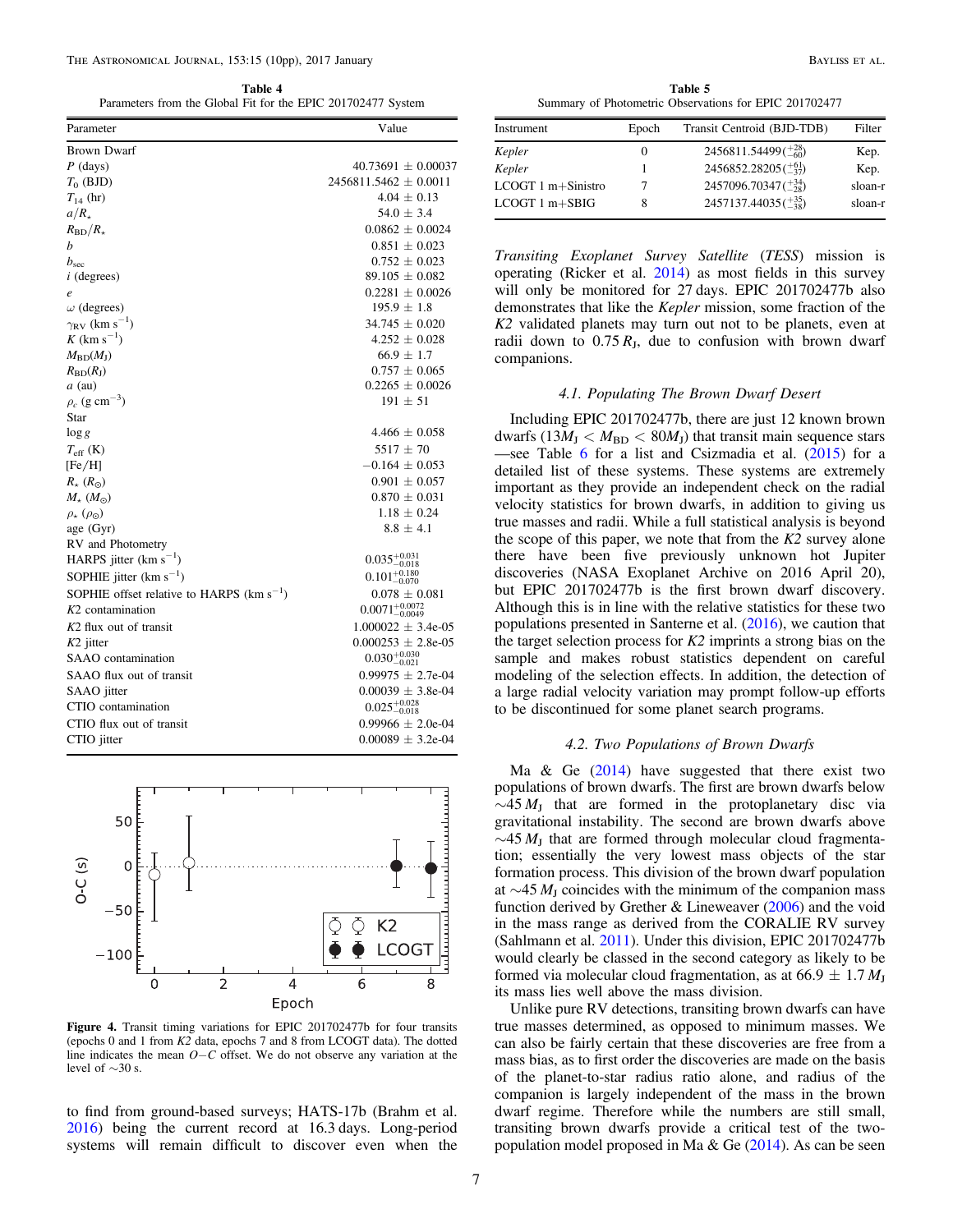Table 6 Brown Dwarfs Transiting Main Sequence Stars

<span id="page-7-0"></span>

| Name                  | Period<br>(days) | Mass<br>$(M_{\rm J})$ | Radius<br>(R <sub>I</sub> ) | Metallicity<br>[Fe/H] | Age<br>(Gyr) | Reference                                         |
|-----------------------|------------------|-----------------------|-----------------------------|-----------------------|--------------|---------------------------------------------------|
| $CoRoT-3b$            | 4.256            | $21.23 \pm 0.82$      | $0.993 \pm 0.058$           | $-0.02 \pm 0.06$      | 2.2          | Deleuil et al. $(2008)$ , Triaud et al. $(2009)$  |
| NLTT41135b            | 2.889            | $33.7 \pm 2.8$        | $1.13 + 0.27$               | $-0.25 + 0.25$        | 5.0          | Irwin et al. $(2010)$                             |
| $CoRoT-15b$           | 3.060            | $63.3 \pm 4.1$        | $1.12 \pm 0.30$             | $+0.1 \pm 0.2$        | 2.24         | Bouchy et al. $(2011b)$                           |
| WASP-30b              | 4.156            | $60.96 \pm 0.89$      | $0.889 \pm 0.021$           | $-0.08 \pm 0.10$      | 1.5          | Anderson et al. (2011)                            |
| LHS6343C              | 12.713           | $62.1 + 1.2$          | $0.783 + 0.011$             | $+0.02 \pm 0.19$      | 5.0          | Johnson et al. $(2011)$ , Montet et al. $(2015a)$ |
| Kepler-39b (KOI-423b) | 21.087           | $19.1 \pm 1.0$        | $1.11 \pm 0.03$             | $+0.10 \pm 0.14$      | 1.0          | Bouchy et al. $(2011a)$ , Bonomo et al. $(2015)$  |
| KELT-1b               | 1.217            | $27.38 \pm 0.93$      | $1.116 \pm 0.038$           | $+0.052 \pm 0.079$    | 1.75         | Siverd et al. $(2012)$                            |
| $KOI-205b$            | 11.720           | $40.8 \pm 1.5$        | $0.82 + 0.02$               | $+0.18 \pm 0.12$      | 1.7          | Díaz et al. (2013), Bonomo et al. (2015)          |
| $KOI-415b$            | 166.788          | $62.14 + 2.69$        | $0.79 + 0.12$               | $-0.24 + 0.11$        | 10.5         | Moutou et al. $(2013)$                            |
| KOI-189b              | 30.360           | $78.0 \pm 3.4$        | $0.998 \pm 0.023$           | $-0.07 \pm 0.12$      | 6.1          | Díaz et al. $(2014b)$                             |
| $CoRoT-33b$           | 5.819            | $59.0 + 1.8$          | $1.10 + 0.53$               | $+0.44 \pm 0.10$      | 7.8          | Csizmadia et al. (2015)                           |
| EPIC 201702477b       | 40.737           | $66.9 \pm 1.7$        | $0.757 \pm 0.065$           | $-0.16 \pm 0.05$      | 8.8          | this work                                         |

from Figure [5](#page-7-1), we do indeed see evidence of a gap in the mass distribution between about 40 and 55  $M<sub>J</sub>$ , lending support to the two-population hypothesis.

We also investigate if these populations of brown dwarfs correlate with the metallicity of the host stars they transit. In line with the well established relationship of giant planet frequency increasing with host metallicity (Gonzalez [1997](#page-9-64); Santos et al. [2001](#page-9-65); Fischer & Valenti [2005](#page-9-66)), we may expect the lower mass brown dwarfs, if formed by core-accretion, to orbit higher metallicity host stars than the higher mass brown dwarfs that formed by fragmentation. With the current sample of just 12 transiting brown dwarfs we do not observe any such correlation; see Figure [6](#page-8-0).

#### 4.3. Mass–Radius–Age Relationship for Brown Dwarfs

EPIC 201702477b lies at the minimum for brown dwarf radii, and with a density of 191  $\pm$  51 g cm<sup>-3</sup> it is the highest density object ever discovered in the regime from planets to main sequence stars—see Figure [7.](#page-8-1) To investigate the mass– radius relationship for brown dwarfs we take the known systems with precise (uncertainties <20%) mass and radius and compare the measured radius with the radius predicted from the COND03 models (Baraffe et al. [2003](#page-9-67)). We use the published masses and ages for each transiting brown dwarf (set out in Table [6](#page-7-0)), and compute a COND03 model radius for each object based on a two-dimensional (2D) linear interpolation of the model grid points. We plot the difference between the measured radius and these computed radii in Figure [8](#page-8-2). For hot Jupiters, there exists a population of inflated radius objects at short periods where the insolation flux exceeds  $10^8 \text{ erg cm}^{-2} \text{ s}^{-1}$  (Demory & Seager [2011](#page-9-68)). However for brown dwarfs the radii do not appear to exhibit such a trend, and the radii appear to be uncorrelated with the insolation flux (or for that matter orbital period). This may be expected as most of the mechanisms proposed for giant planet inflation do not apply to these more massive brown dwarfs (Bouchy et al. [2011b](#page-9-12)). A possible exception may be KELT-1b (Siverd et al. [2012](#page-9-9)) which receives extremely high insolation of  $7.81 \times 10^{9}$  erg cm<sup>-2</sup> s<sup>-1</sup> and indeed appears to be inflated. However we do note that the higher mass population of brown dwarfs are in much closer agreement to the COND03 models than the lower mass population of brown dwarfs (see Figure [8](#page-8-2)).

<span id="page-7-1"></span>

Figure 5. Masses of all known brown dwarfs that transit main sequence host stars plotted against their orbital periods. Blue circles are from the literature (see Table [6](#page-7-0)), while the red square is EPIC 201702477b. We note that EPIC 201702477b has the second longest period of all these discoveries. The dashed gray line indicates the  $42.5M<sub>I</sub>$  mass at which Ma & Ge ([2014](#page-9-25)) report a gap in the mass distribution. Based on these transiting systems alone, we do indeed see evidence for such a gap with roughly equal numbers of companions discovered in each population.

## 4.4. The Mass Edge at  $60 M_J$

Of the 12 known transiting brown dwarfs, six have masses in the range of 59–67  $M_J$ , as shown in Figure [5.](#page-7-1) The lack of higher mass objects is only because we restricted our sample to objects less than  $80 M_J$ (the usual limit for what is considered a brown dwarf). Many transit and radial velocity surveys may also not report objects above this mass. However the lack of discoveries with masses below this group of high mass transiting brown dwarfs is interesting, and appears as a sharp lower mass edge to the high-mass brown dwarfs. While we caution that the sample size is still small, the edge is intriguing and may be related to the ejection process during formation. In the simulations of Stamatellos & Whitworth ([2009](#page-9-69)) it was found that although the formation of brown dwarfs is approximately flat in the regime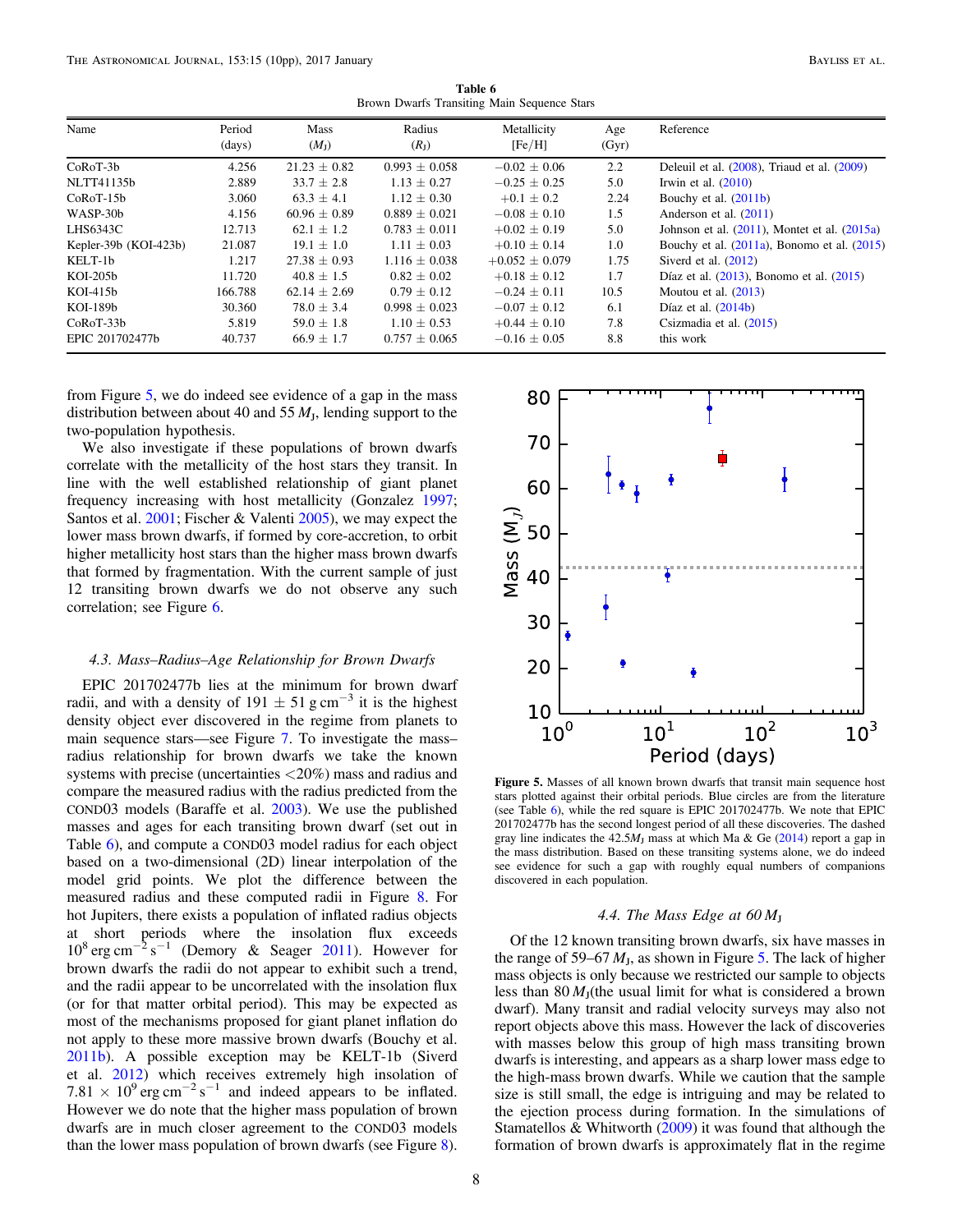<span id="page-8-0"></span>

Figure 6. Stellar metallicities for all known main sequence stars that host transiting brown dwarfs. Data from the literature and this work (see Table [6](#page-7-0)). The red point indicates EPIC 201702477b and the gray dashed line indicates the 42.5  $M<sub>I</sub>$  limit. We do not see a corelation between the brown dwarf mass and and the host star metallicity, although this could be due to the small sample size of just 12 systems.

<span id="page-8-1"></span>

Figure 7. Density–mass relationship for the known transiting brown dwarfs. Sample and point symbols as for Figure [5.](#page-7-1) The gray dashed line indicates the COND03 model densities for brown dwarf of 8.8 Gyr—the estimated age of EPIC 201702477. We note that EPIC 201702477b stands out as the highest density object yet discovered, very near to the peak density predicted by the model. EPIC 201702477b has a density in perfect agreement with the 8.8 Gyr COND03 models.

of 15–80  $M<sub>J</sub>$ , the subsequent ejection process, which results in the loss of over half of the companions, is strongly mass dependent. Primarily it is the lower-mass brown dwarfs that are ejected, leaving behind a higher-mass population. These simulations even show that companions around  $70 M<sub>I</sub>$  are

<span id="page-8-2"></span>

Figure 8. Residuals between the measured brown dwarf radius and the COND03 model radius (Baraffe et al. [2003](#page-9-67)) plotted against the brown dwarf mass. Sample and point symbols as for Figure [5](#page-7-1), except that we only take systems which have well determined masses and radii (uncertainties <20%). The gray dashed-line indicates radii in perfect agreement with the COND03 models. We see the higher mass brown dwarfs, especially those between 60 and 70  $M<sub>J</sub>$ , agree very well with the COND03 models, while lower mass systems appear to be inflated as compared to these models.

among the least likely to get ejected (see Figure 15 of Stamatellos & Whitworth [2009](#page-9-69)). It is possible that it is these objects we find as the population of transiting brown dwarfs with masses from 60 to  $70 M_J$ .

This work has been carried out within the framework of the National Centre for Competence in Research "PlanetS" supported by the Swiss National Science Foundation (SNSF). This paper includes data collected by the  $K2$  mission. Funding for the K2 mission is provided by the NASA Science Mission directorate. This paper makes use of data and services from NASA Exoplanet Archive (Akeson et al. [2013](#page-9-75)), which is operated by the California Institute of Technology, under contract with the National Aeronautics and Space Administration under the Exoplanet Exploration Program. We are grateful to our colleagues who have performed some of the observations presented here with the HARPS spectrograph: F. Motalebi, A. Wyttenbach, and B. Lavie. The Porto group acknowledges the support from the Fundação para a Ciência e Tecnologia, FCT (Portugal) in the form of the grants, projects, and contracts UID/FIS/04434/2013 (POCI-01-0145-FEDER-007672), PTDC/FIS-AST/1526/2014 (POCI-01-0145- FEDER-016886), IF/00169/2012, IF/00028/2014, IF/ 01312/2014 and POPH/FSE (EC) by FEDER funding through the Programa Operacional de Factores de Competitividade— COMPETE.

Partly based on observations made at Observatoire de Haute Provence (CNRS), France and with ESO Telescopes at the La Silla Paranal Observatory under programme ID 096.C-0657. Some of the data presented herein were obtained at the W. M. Keck Observatory, which is operated as a scientific partnership among the California Institute of Technology, the